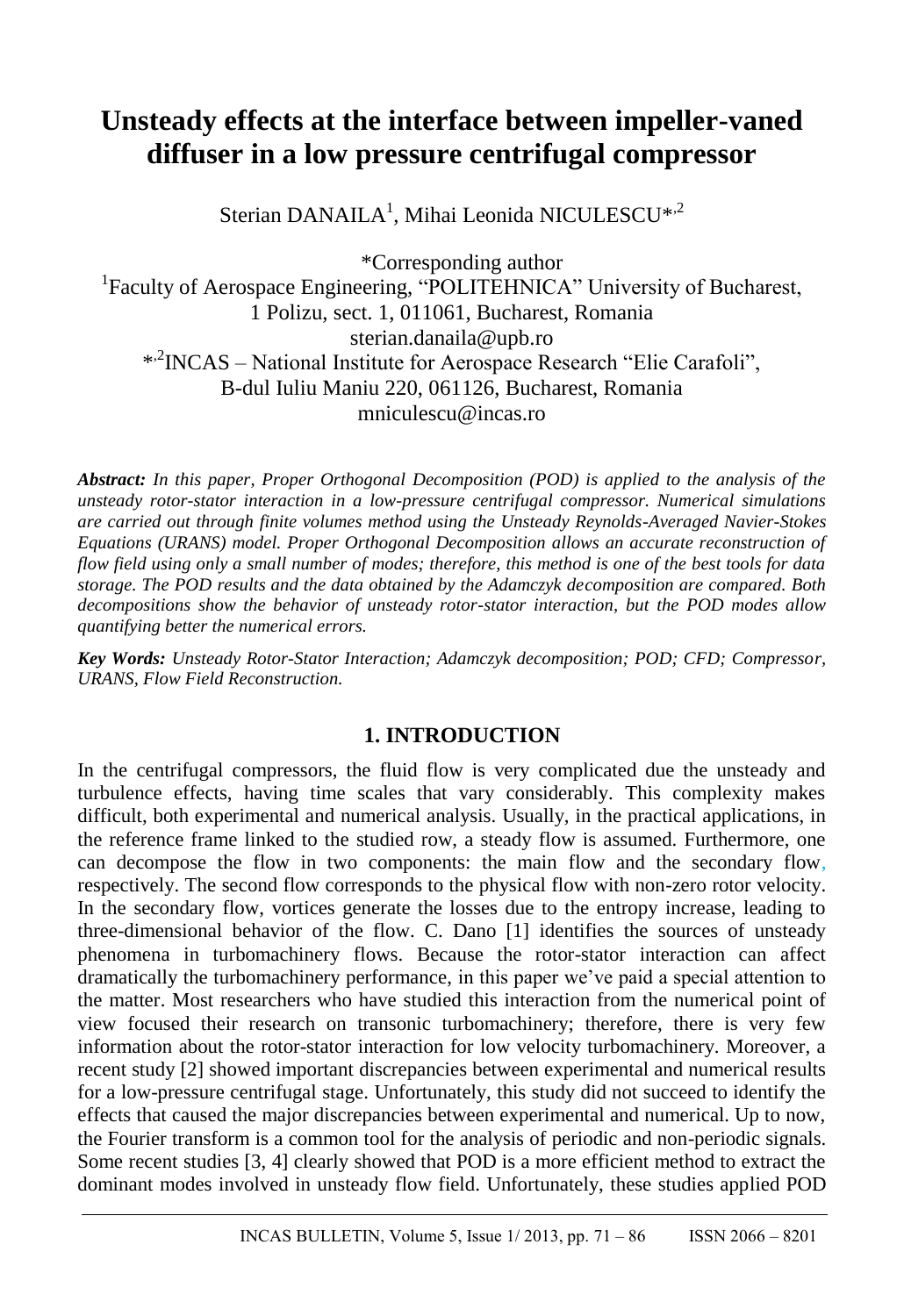only for one-dimensional decompositions. In order to take the full advantage of POD method, we have applied it for decomposing the full three-dimensional flow field. For this reason, we have considered that it is useful to study the rotor-stator interactions in a lowpressure centrifugal stage, using both Adamczyk and proper orthogonal decomposition.

## **2. NOMENCLATURE**

*e* internal energy (J/kg)  $f_e$  external acceleration (m/s<sup>2</sup>)  $F_x$ ,  $F_y$ vectors of convective components of flux  $G_x$ ,  $G_y$ vectors of diffusive components of flux *h* static enthalpy (J/kg) *I* rothalpy  $(m^2/s^2)$ *p* static pressure (Pa) *r* radius (m) R gas constant  $(J/(kg·K))$ *S* vector of source term *T* static temperature (K)  $t$  time (s)  $u, v, w$  Cartesian components of velocity (m/s) *V* absolute velocity (m/s) *W* relative velocity (m/s)  $\varepsilon_{ijk}$  Levi-Civita symbol  $\kappa$  thermal conductivity (W/(m·K))  $\mu$  dynamic viscosity (kg/(m·s))  $\mu_t$  eddy viscosity (kg/(m·s))  $\theta$  azimuthal (circumferential) angle (rad)  $\rho$  static density (kg/m<sup>3</sup>)  $\tau$  shear stress tensor (Pa)  $\Omega$  angular velocity (rad/s) Subscript *R* rotor *t* turbulent

Superscript

*eff* effective (laminar + turbulent)

## **3. GOVERNING EQUATIONS**

For a three-dimensional rotating Cartesian coordinate system, the unsteady Reynoldsaveraged Navier-Stokes equations using the Favre averaging (a mass-weighted averaging) could be written in the conservative form as [5,6]

$$
\frac{\partial \rho}{\partial t} + \frac{\partial}{\partial x_i} (\rho u_i) = 0 \tag{1}
$$

$$
\frac{\partial}{\partial t}(\rho u_i) + \frac{\partial}{\partial x_j}(\rho u_i u_j) = \rho f_i + \frac{\partial}{\partial x_j}(\tau_{ij}^{\text{eff}} - p\delta_{ij})
$$
\n(2)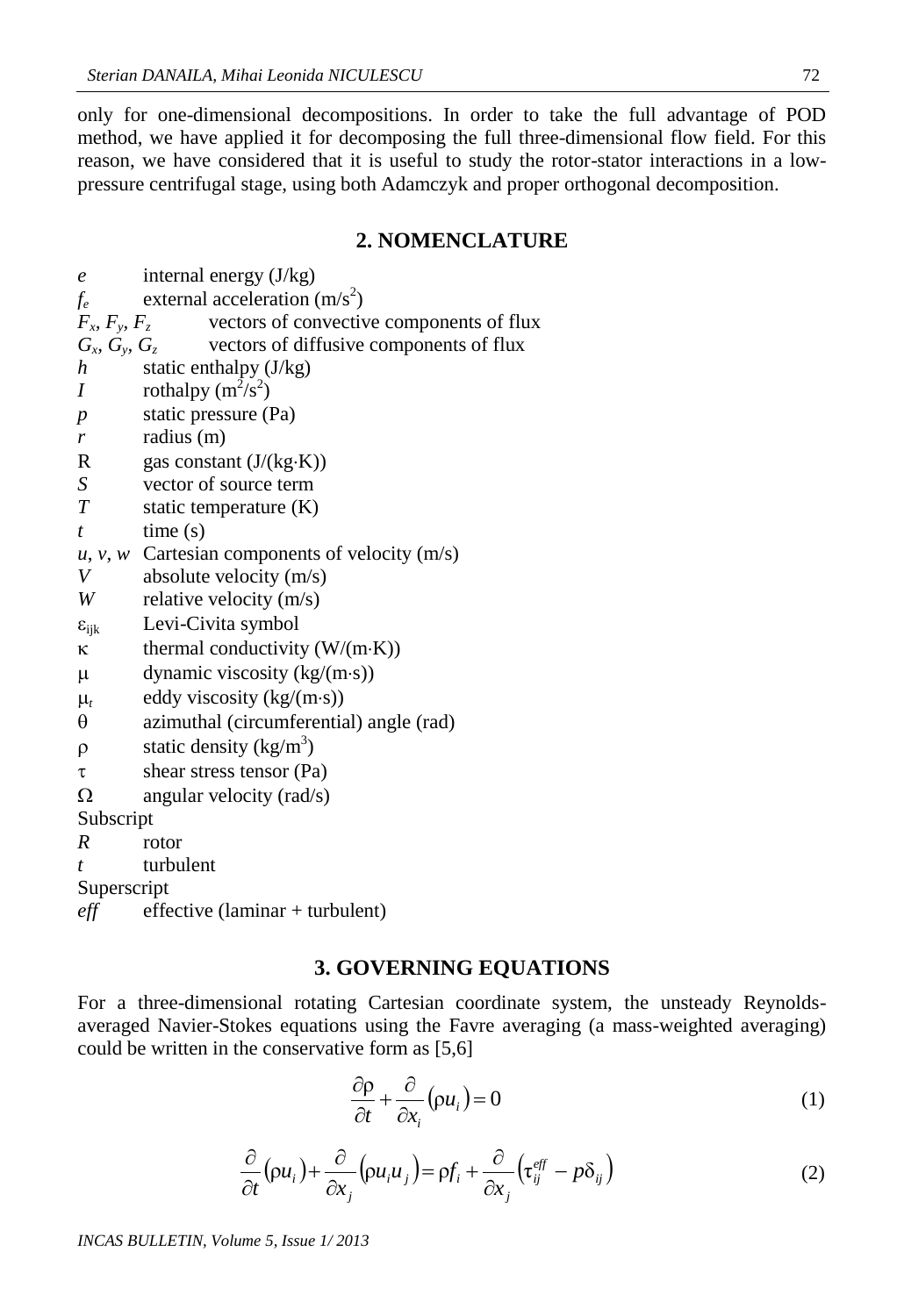$$
\frac{\partial}{\partial t}(\rho E) + \frac{\partial}{\partial x_j}(\rho u_j I) = \rho f_j u_j + q_v + \frac{\partial}{\partial x_j} \left(\kappa^{eff} \frac{\partial T}{\partial x_j} + \tau_{if}^{eff} u_i\right)
$$
(3)

where energy *E* and rothalpy *I* are defined by:

$$
E = e + \frac{w_i^2}{2} - \frac{v_{ri}^2}{2}
$$
 (4)

$$
I = h + \frac{w_i^2}{2} - \frac{v_{ri}^2}{2}
$$
 (5)

$$
w_i = u_i - v_{ri}, \ v_{ri} = \varepsilon_{ijk} \Omega_j x_k \tag{6}
$$

According to the Boussinesq hypothesis and Stokes postulates and hypothesis for a Newtonian fluid, the shear stresses  $\tau^{eff}$  may be written as:

$$
\tau_{ij}^{\text{eff}} = (\mu + \mu_i) \left( \frac{\partial u_i}{\partial x_j} + \frac{\partial u_j}{\partial x_i} \right) - \frac{2}{3} (\mu + \mu_i) \frac{\partial u_k}{\partial x_k} \delta_{ij} \tag{7}
$$

The Sutherland's formula could be used to determine the dynamic viscosity  $\mu$  as function of temperature, while the eddy viscosity  $\mu_t$  is computed with a turbulence model.

For gases, the external force  $f_e$  due to the gravitational acceleration is very small, therefore it can be neglected. Moreover, we can assume that the heat conduction is the single heat source. The pressure is obtained from the equation of state,

$$
p = \rho RT \tag{8}
$$

#### **4. NUMERICAL SIMULATION**

The numerical simulations of the three-dimensional viscous flow were carried out on a centrifugal compressor designed, manufactured and tested by COMOTI, with commercial CFD code FLUENT that is based on finite volume method where each unknown takes an average value on each discretization cell. The computational domain generated in Gambit was split into eight blocks to facilitate the building of a fully structured mesh as shown in Fig. 1. The mesh for which, the results are given, has about 253 000 hexahedral cells for the impeller passage and 127 000 hexahedral cells for the vaned diffuser passage.

It is worthwhile to notice that the residual smoothing algorithm allows reaching higher CFL numbers (gain is one magnitude order as recently mentioned in [7]). However, we did not employ this technique because it can affect the accuracy of unsteady results. In order to decrease the computational time, impressively, the time discretization is made with a backward implicit first order scheme and multigrid technique is used. To take into account the physical properties of flow, the convective fluxes are discretized with the Roe scheme, which is a Godunov-type scheme [5, 6]. Because the turbulence is not a critical issue of this study, we used the Spalart-Allmaras model [8], which is a one-equation turbulence model. At the inlet, a uniform stagnation pressure (96 310 Pa) and temperature (300 K) are imposed,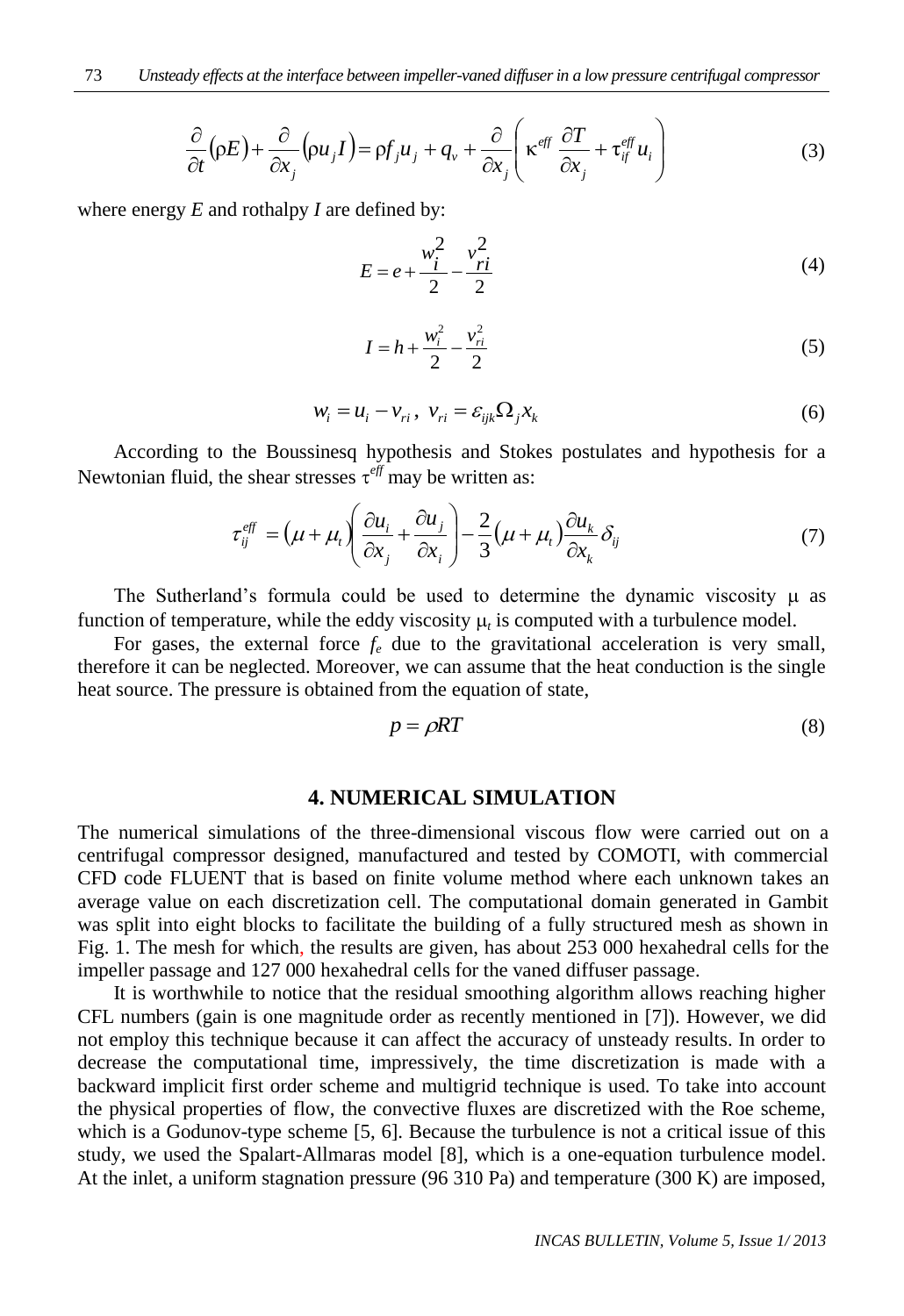turbulent viscosity ratio  $\mu/\mu$  is 10 and the flow is normal to inlet. At the outlet, a uniform static pressure (156 000 Pa) is imposed. At the left and right sides of computational domain, the rotational periodic boundary conditions are imposed. All the walls have been assumed adiabatic. The shaft speed of impeller is 14 915 rpm.



Fig. 1 Computational domain of centrifugal compressor

## **5. ADAMCZYK DECOMPOSITION**

Non-uniformities and unsteadiness due to the rotor-stator interaction introduce major complexity in the analysis of the turbomachinery flow field. This problem can be considerably simplified if we apply the method of Adamczyk [9, 4] that proposed the decomposition of an arbitrary field variable *u* associated to a turbomachinery in four contributions through the successive application of averaging operators:

$$
\begin{cases}\n u(z,r,\theta,t) = \overline{u}(z,r) + \overline{u}(z,r,\theta) + \overline{u}(z,r,\theta_R) + \underline{u}^*(z,r,\theta,t) \\
\theta_R = \theta - \Omega t\n\end{cases}
$$
\n(9)

Starting from an arbitrary field *u* expressed in an inertial reference frame attached to the stationary row, the first averaging has as objective to extract the axisymmetric field independent by time and azimuthal coordinate. The second averaging is a time averaging in the inertial reference frame and it extracts from the remained field the flow structures attached to the stationary row while the third averaging also is a time averaging but in the rotating reference frame and it extracts from the remained field, the flow structures attached to the rotating row. Therefore, the third contribution is steady in the rotating reference frame. Finally, after three averaging, the residual field (fourth contribution) represents the unsteady part of initial field *u* in the inertial and rotating reference frame associated to stationary and rotating row, respectively. This contribution characterizes purely unsteady phenomena of turbomachinery flow. In order to better understand the unsteady rotor-stator interaction, the fourth contribution was decomposed with POD technique as shown in the next section.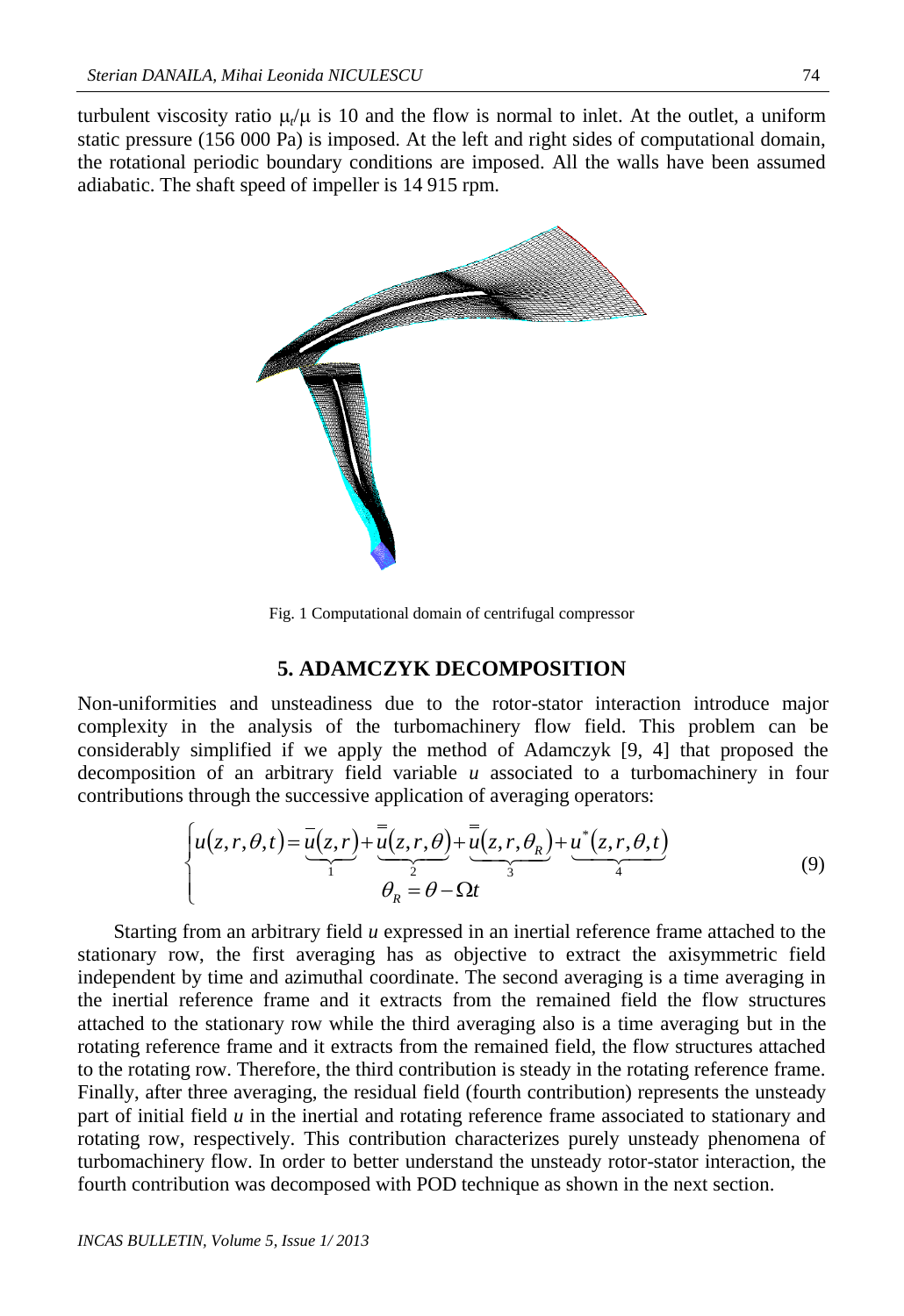As it follows, we will give some results for some control points placed in a section at mid height of blade of vaned diffuser, at the middle distance between the blade and the right periodic, as shown in Fig. 2. The numbering of these control points is from upstream to downstream.



Fig. 3 First component of Adamczyk decomposition for static pressure normalized by inlet static pressure and absolute velocity normalized by inlet absolute velocity

The first component of Adamczyk decomposition for static pressure and absolute velocity, at considered control points is shown in Fig. 3. One sees that the compression process is smooth while the absolute velocity has big variations especially in the first part of vaned diffuser where the strong deceleration triggers a huge jet-wake region accompanied by boundary layer separation on suction side of vaned diffuser blade. These phenomena generate huge nonuniformities in the absolute velocity field as shown in Figs. 4 and 5, which induce important total pressure losses. For this reason, the compression process is very slow in the last part of vaned diffuser.

Furthermore, the rectangular trailing edge of vaned diffuser blade generates additional nonuniformities, which are shown in Fig. 5 and losses. The homogenization process of flow begins after the trailing edge of vaned diffuser blade and it is accompanied by significant total pressure losses. For this reason, the air compression is very weak downstream of the trailing edge. The second component of Adamczyk decomposition for static pressure clearly shows the stagnation point, the rarefaction near leading edge, as well as the interaction among the blades of vaned diffuser in the region where the distance among blades is small as shown in Fig. 6.

The Adamczyk decomposition clearly shows that this classical vaned diffuser with circular arc blades generates a huge jet-wake zone and important pressure losses because the channel is extremely divergent in the first part of vaned diffuser. In order to obtain better compressor performance, it is necessary to renounce the single circular arc vaned diffuser.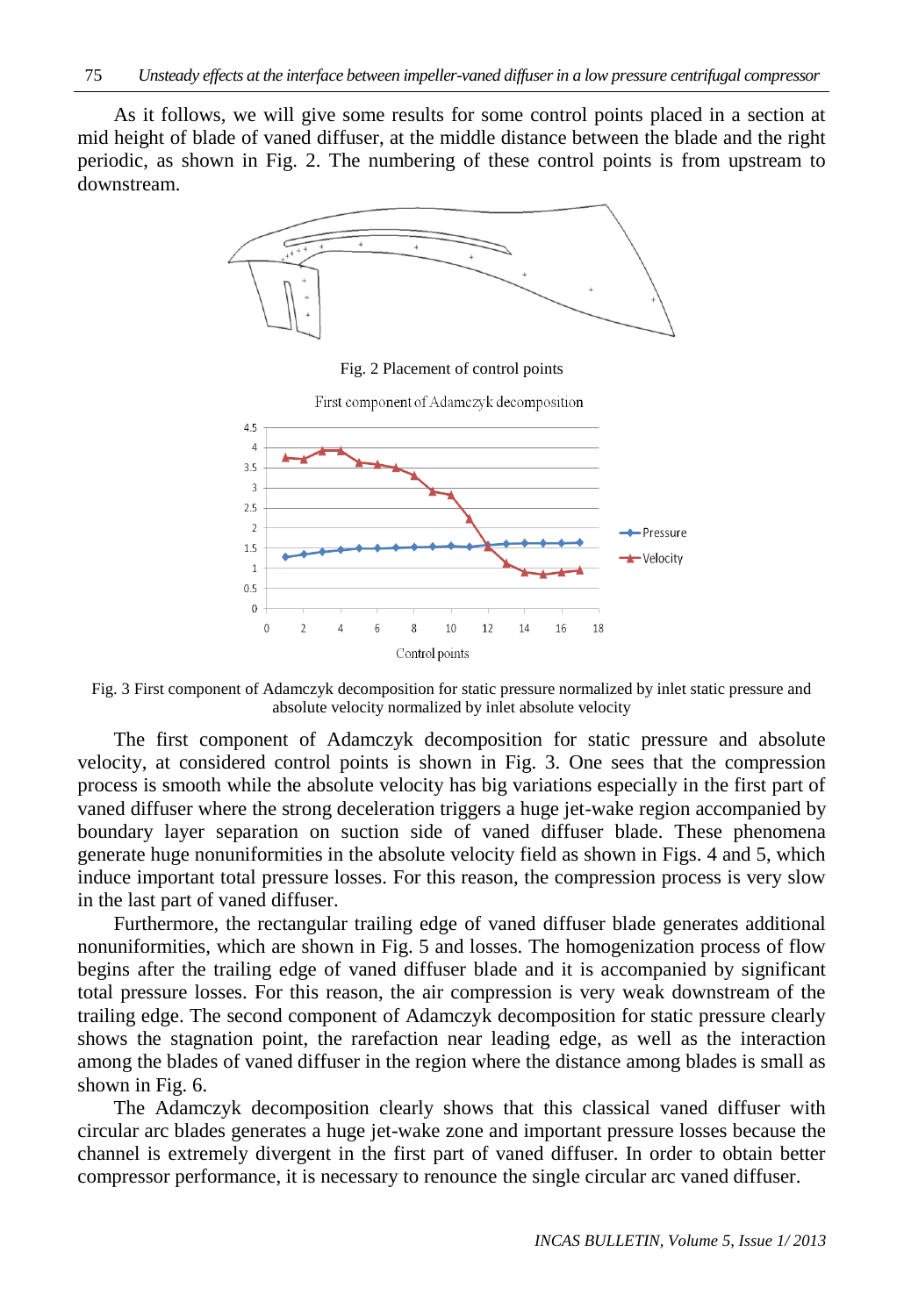

Fig. 4 Second and third component of Adamczyk decomposition for static pressure normalized by inlet static pressure and absolute velocity normalized by inlet absolute velocity



Fig. 5 Isolines of second and third component of Adamczyk decomposition for absolute velocity in the section from the middle height of vaned diffuser



Fig. 6 Isolines of second and third component of Adamczyk decomposition for static pressure in the section from the middle height of vaned diffuser

## **6. PROPER ORTHOGONAL DECOMPOSITION**

In the field of fluid mechanics, two approaches have been used for the POD. Historically the method of Continuous POD (or the classical method) of Lumley [10] proceeded by the Snapshot POD of Sirovich [11]. More information regarding the application of the proper orthogonal decomposition in the analysis of turbulent flows together with a detailed bibliography is given in [12]. In this paper, we used the Snapshot POD because it is much more efficient from the numerical point of view. The POD is a method that reconstructs a data set from its projection onto an optimal base. Besides using an optimal base for reconstructing the data, the POD does not use any prior knowledge of the data set. It is because of this that the basis is only data dependent and this is reason that the POD is used also in analyzing the natural patterns of the flow field. For the reconstruction of the dynamic behavior of a system the POD decomposes the data set in two parts: a time dependent part, *a<sup>k</sup>* (*t*), that forms the orthonormal amplitude coefficients and a space dependent part,  $\psi_k(x)$  that forms the orthonormal basis. The reconstructed data set is:

*INCAS BULLETIN, Volume 5, Issue 1/ 2013*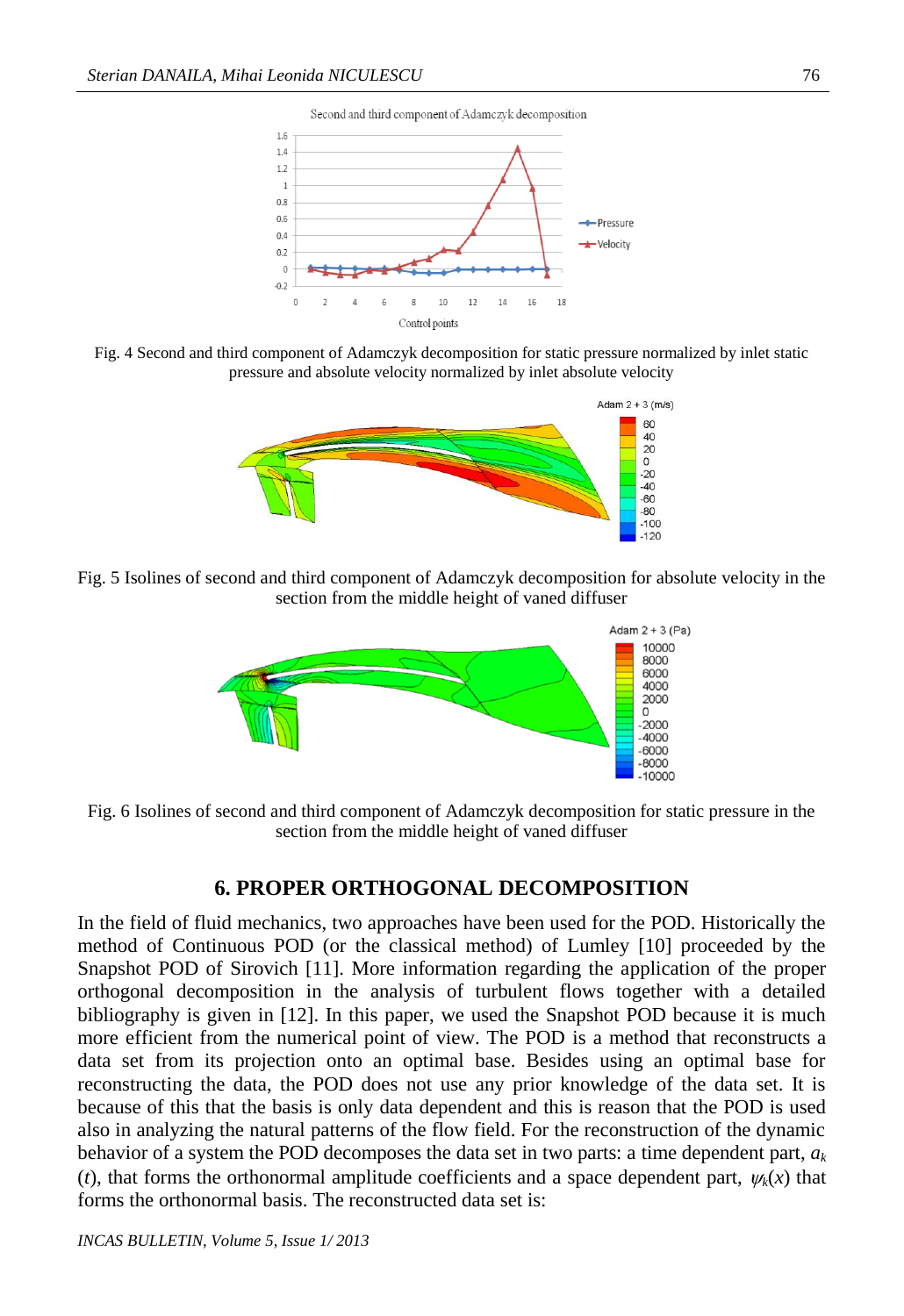$$
u(x,t) = \sum_{k=1}^{M} a_k(t) \cdot \psi_k(x)
$$
 (10)

where *M* is the number of time instant observations in the data set.

We denote the error of the reconstructed data set as:

$$
\varepsilon(x,t) = u(x,t) - \sum_{k=1}^{m} a_k(t) \cdot \psi_k(x)
$$
\n(11)

The base from which the data set is reconstructed is said to be optimal in the sense that the average least squares truncation error is minimized for any given number ( $m \le M$ ) of basis functions over all possible sets of orthogonal functions:

$$
\varepsilon_m = \langle (\varepsilon, \varepsilon) \rangle \tag{12}
$$

where the  $\langle . \rangle$  is the ensemble average and  $\langle ., . \rangle$  is the standard Euclidian inner product.

It was shown that the minimization condition for error  $\varepsilon(x,t)$  translates into maximum condition for:

$$
\lambda = \frac{\langle |u, \psi|^2 \rangle}{(\psi, \psi)}
$$
(13)

This maximization can be proven to take place if the time independent base functions  $\psi(x)$  are obtained from the Fredholm integral equation:

$$
\sum_{j=1}^{M} \int R_{ij}(x, x') \cdot \psi_j(x') dx' = \lambda \psi_i(x)
$$
\n(14)

where  $R_{ij}$  is the correlation kernel. In this way, we transform this into an eigenvalue problem and  $\lambda_k$  is the eigenvalue corresponding of the eigenvector  $\psi_k$ . Because we can consider the inner product as being the equivalent of an "energy", the value of  $\lambda_k$  is linked to the energy contained in mode  $\psi_k$  and the optimization process involved can be summarized as: the data set is projected onto a basis that maximizes the energy content. While in the classical approach of Lumley [10], the correlation matrix is constructed as a space correlation matrix and solving the eigenvalue problem, we obtain directly the eigenvectors as the spatial modes and then use them in order to obtain the time-dependent coefficients

$$
a_k(t) = (u(x,t), \psi_k(x))
$$
\n(15)

in the Snapshot POD of Sirovich [11], the correlation matrix is a time correlation matrix:

$$
C = \frac{1}{V} \int_{V} u(x,t) \cdot u(x,t')dV
$$
\n(16)

which is of the size of the square of the snapshots number. From the time correlation matrix, we get the eigenvalues  $\lambda_k$  and time dependent eigenvectors  $\phi_k(t)$ . The spatial eigenmodes that are time- independent are computed according to the formula:

$$
\psi_k(x) = \frac{1}{\mu_k} \int_{t} \phi_k(t) u(x, t) dt
$$
\n(17)

where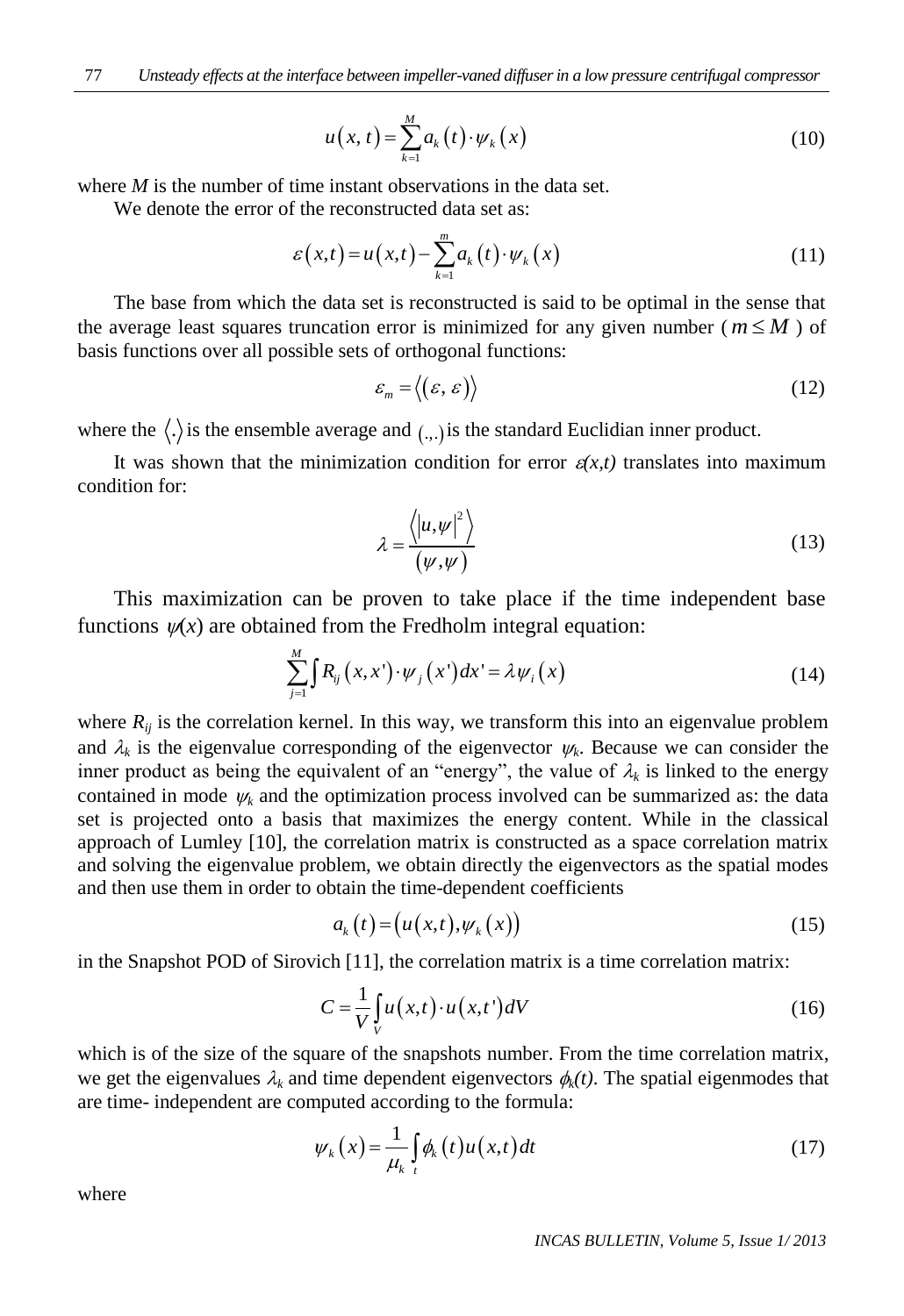$$
\mu_k = \sqrt{\lambda_k} \tag{18}
$$

For the reconstruction of  $u(x,t)$ , we take into account only a small number of modes that contain the most energy:

$$
u(x,t) = \sum_{k=1}^{m} \mu_k \phi_k(t) \psi_k(x)
$$
\n(19)

The processed data are the variations of absolute velocity magnitude and static pressure fields, which represent the fourth term of Adamczyk decomposition according to Eq. 9. These variations were obtained from numerical simulations using the commercial CFD code Fluent. For each period, we took 20 snapshots and the time between adjacent snapshots is of  $\Delta t = 9.5781 \mu s$ ; therefore, the Snapshot POD of Sirovich yields 20 eigenmodes for each considered field. The very high efficiency of the proper orthogonal decomposition is clearly underlined in Table 1. The sum of the first two modes represents 90.5% and 95.5% of the total energy, respectively for the variations of static pressure and absolute velocity magnitude fields while the sum of modes 6 to the last mode represents only 0.163% and 0.236% of the total energy, respectively for the variations of static pressure and absolute velocity magnitude fields. Therefore, both variations of static pressure and absolute velocity magnitude fields can be accurately reconstructed using only the first four modes. Furthermore, these results confirm that the base from which the data set is reconstructed is indeed optimal.

| Mode | Fraction of total energy for | Fraction of total energy for variation of |
|------|------------------------------|-------------------------------------------|
|      | variation of static pressure | <i>absolute velocity</i>                  |
|      | 6.40E-01                     | 5.49E-01                                  |
| 2    | 2.65E-01                     | 4.06E-01                                  |
| 3    | $6.63E-02$                   | 2.13E-02                                  |
| 4    | 1.72E-02                     | 1.58E-02                                  |
| 5    | 8.97E-03                     | 5.73E-03                                  |
| 6    | 1.41E-03                     | 7.57E-04                                  |
|      | $6.29E-04$                   | 4.50E-04                                  |
| 8    | 1.60E-04                     | 8.52E-05                                  |
| 9    | 4.58E-05                     | 7.30E-05                                  |
| 10   | $4.02E - 0.5$                | 5.25E-05                                  |

Table 1. Fraction of total energy for the most energetic modes



Fig. 7 The first four most energetic modes of variation of static pressure field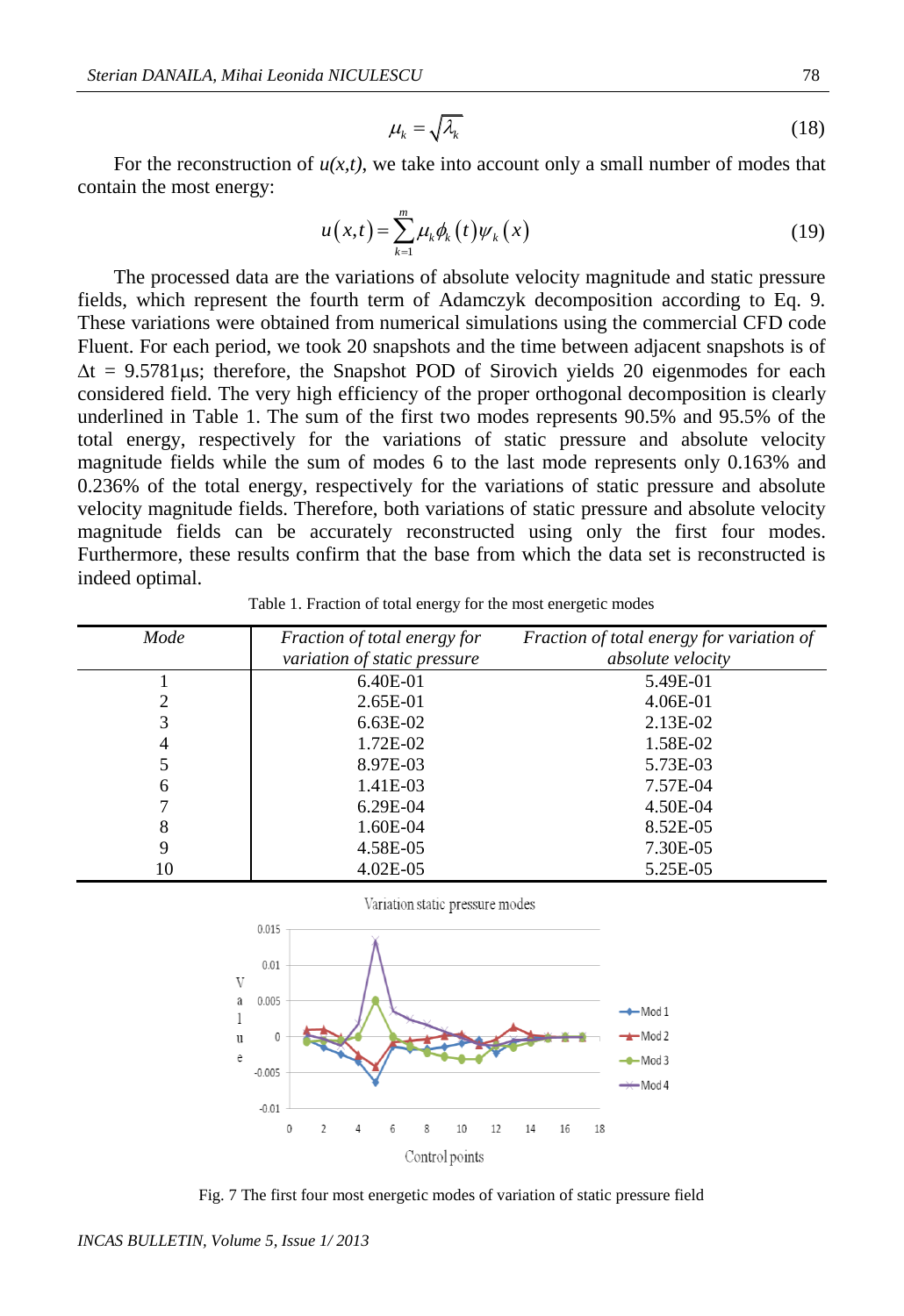

Fig. 8 Isolines of mode 1 for variation of static pressure in the section from the middle height of vaned diffuser



Fig. 10 Isolines of mode 3 for variation of static pressure in the section from the middle height of vaned diffuser

Mode 2 for variation of static pressure



Fig. 9 Isolines of mode 2 for variation of static pressure in the section from the middle height of vaned diffuser

Mode 4 for variation of static pressure



Fig. 11 Isolines of mode 4 for variation of static pressure in the section from the middle height of vaned diffuser

The sum of the first four most energetic modes of variation of static pressure field is 98.9% of the total energy. These modes are physical because they show how the potential and wake effects affect the flow, especially in the impeller region. More exactly, the first mode that contains 64% of the total energy shows mainly the potential effects that affect the flow in the impeller region. For this reason, the peak of this mode is located on the interface between impeller region and vaned diffuser region as shown in Figs. 7 and 8. The second mode contains 26.5% of the total energy and it shows particularly the interaction between the wakes due to the circumferential Coriolis force and blunt trailing edge of impeller blade and potential effects. The peak of this mode is also placed near the interface between impeller region and vaned diffuser region as shown in Figs. 7 and 9, because at the middle distance between rows, this interaction is usually maximal. The third and fourth modes have 8.3% of the total energy and they represent mainly, the potential effects and the interaction between the wakes due to the circumferential Coriolis force and blunt trailing edge of impeller blade and potential effects that cannot be captured by the first two modes. Their peaks are also placed near the interface between impeller region and vaned diffuser region as shown in Figs. 7, 10 and 11. Unfortunately, these modes also contain some numerical errors such as reflection of numerical waves at rotational periodic boundaries near the leading edge of blades of vaned diffuser due to a sudden change of direction of these frontiers as shown in Fig. 10. The last modes contain only 1.1% of the total energy and represent mainly, the numerical errors that occur at the interface between rotating region and stationary region and due the rotational periodicity condition that is not too correct. Fortunately, they contain little energy (information).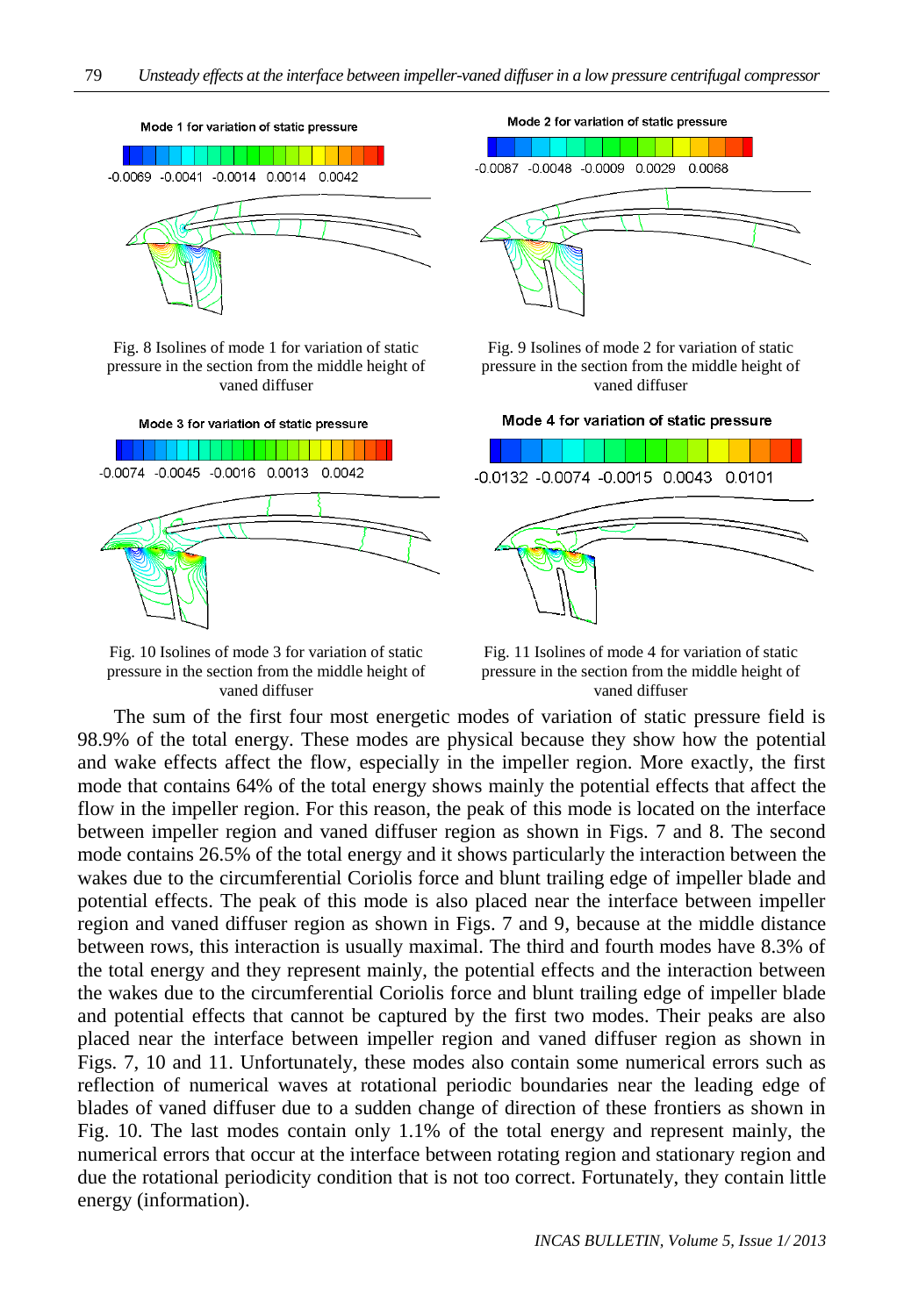





Fig. 13 Isolines of mode 1 for variation of absolute velocity magnitude in the section from the middle height of vaned diffuser



Fig. 15 Isolines of mode 3 for variation of absolute velocity magnitude in the section from the middle height of vaned diffuser

Fig. 14 Isolines of mode 2 for variation of absolute velocity magnitude in the section from the middle height of vaned diffuser



Fig. 16 Isolines of mode 4 for variation of absolute velocity magnitude in the section from the middle height of vaned diffuser

The first two most energetic modes of variation of absolute velocity magnitude field contain as much as 95.5% of the total energy. The first mode has 54.9% of the total energy and it represents the interaction between wakes due to the circumferential Coriolis force and blunt trailing edge of impeller blade and potential effects. According to theory of characteristics, this interaction affects especially the vaned diffuser region and its peak is located near the middle distance between impeller and vaned diffuser as shown in Figs. 12 and 13. The second mode contains 40.6% of total energy and it represents the interaction between wakes and potential effects in the vaned diffuser region as well as the propagation of potential effects in the impeller region as shown in Figs. 12 and 14. The third and fourth modes have 3.7% of the total energy and they contain both physical and numerical information. Their peaks are also placed near the interface between impeller region and vaned diffuser region as shown in Figs. 12, 15 and 16. From the physical point of view, they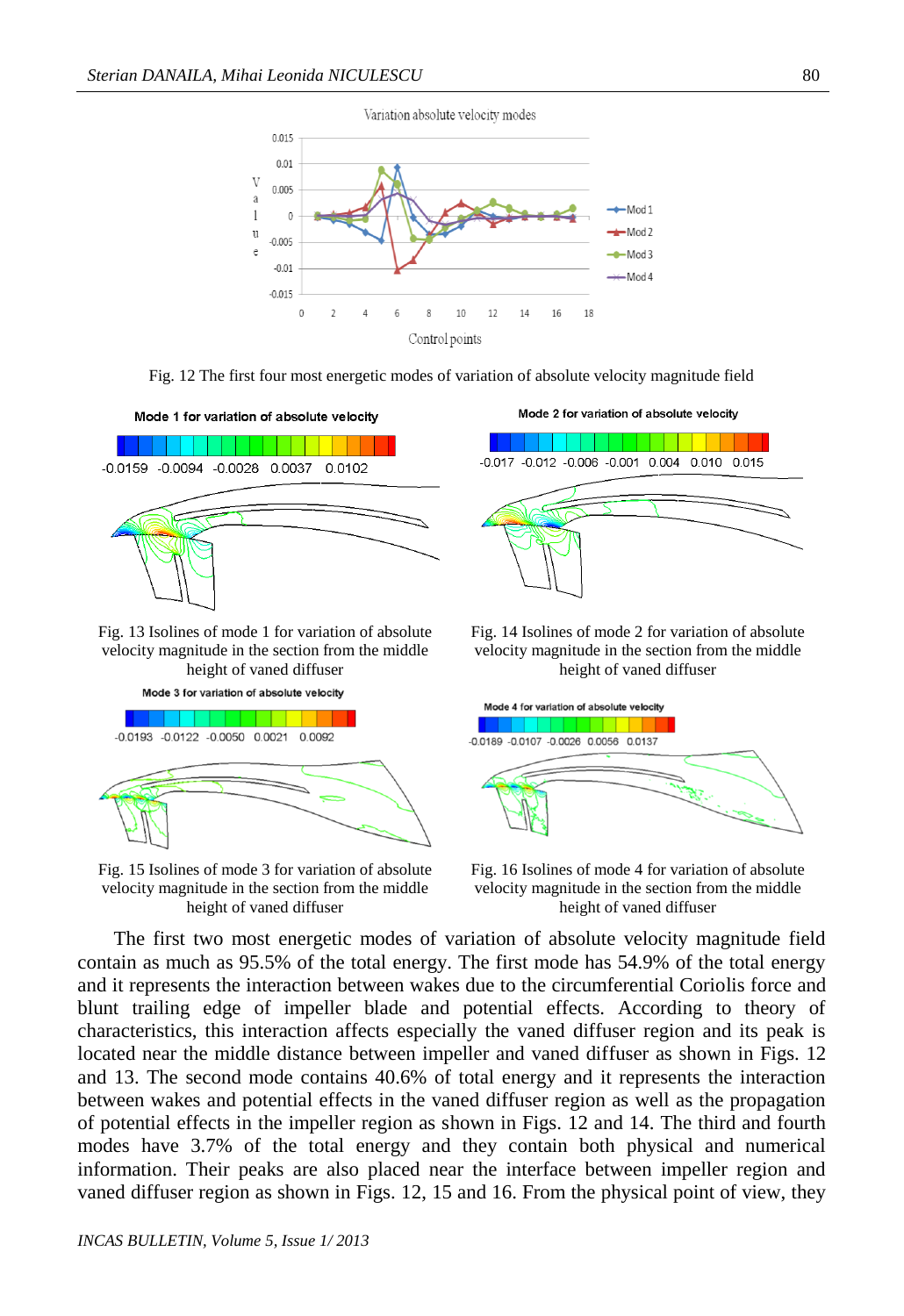contain the information regarding the interaction between wakes and potential effects as well as the influence of potential effects in the impeller region. From the numerical point of view, they represent the numerical errors that occur at the interface between rotating region and stationary region and due to the rotational periodicity condition as shown in Figs. 15 and 16. Furthermore, one sees that the value of the third mode is not close to zero at the outlet boundary of computational domain as shown in Fig. 12 because we imposed a uniform static pressure on this frontier and this is not too correct according to the theory of characteristics [5, 6]. The analysis of time-dependent coefficients  $a_k(t)$  (also called modal amplitudes or Fourier coefficients) allows to see if the neighboring spatial modes could interact or the interaction among them is excluded.



Fig. 17 The time-dependent coefficients  $a_k(t)$  corresponding to the first four most energetic modes of variation of static pressure field



Fig. 18 The time-dependent coefficients  $a_k(t)$  corresponding to the first four most energetic modes of variation of absolute velocity field

One expects to be a correlation between spatial modes of variations of static pressure and absolute velocity. However, Figs 17 and 18 suggest that the first mode of variation of static pressure does not correspond to the first mode of variation of absolute velocity; the second mode of variation of static pressure does not correspond to the second mode of variation of absolute velocity and so on. But the periods of the first two time-dependent coefficient  $a_k(t)$  are very close for both variations of static pressure and absolute velocity. Furthermore, the periods of  $a_3(t)$  and  $a_4(t)$  are also very close for both variations of static pressure and absolute velocity. These observations suggest that we should couple the first two modes and modes three and four in order to see their physical meaningfulness.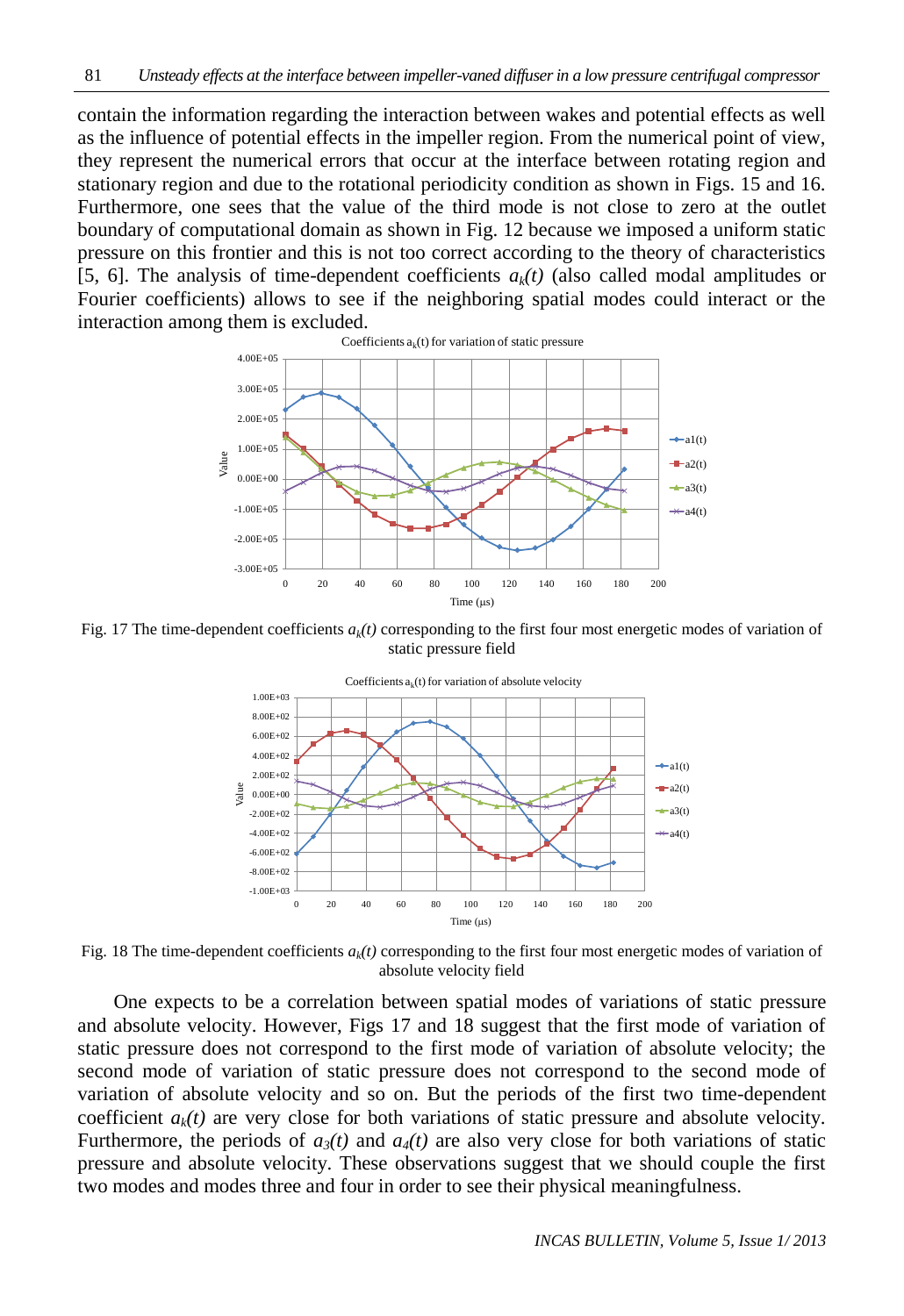

Fig. 19 The coupling of time-dependent coefficients  $a_k(t)$  corresponding to the first four most energetic modes of variation of static pressure field



Fig. 20 The coupling of time-dependent coefficients  $a_k(t)$  corresponding to the first four most energetic modes of variation of absolute velocity field

Analyzing Figs. 19 and 20, one suggest the possibility to exist a correlation between the first two coupled modes of variation of static pressure and the first two coupled modes of variation of absolute velocity. However, the following two coupled modes of variations of static pressure and absolute velocity seem to be uncoupled.

### **7. RECONSTRUCTION**

Because the POD is a method that reconstructs a data set from its projection onto an optimal base, we need only four modes to accurately rebuild the variations of static pressure and absolute velocity fields. We will rebuild them for two moments placed at half the period (the number of impeller blades is equal to the number of vaned diffuser blades) as shown in Figs. 21 and 22.



Fig. 21 The first moment for which, the reconstruction is built and isolines of static pressure computed with commercial code Fluent



Fig. 22 The second moment for which, the reconstruction is built and isolines of static pressure computed with commercial code Fluent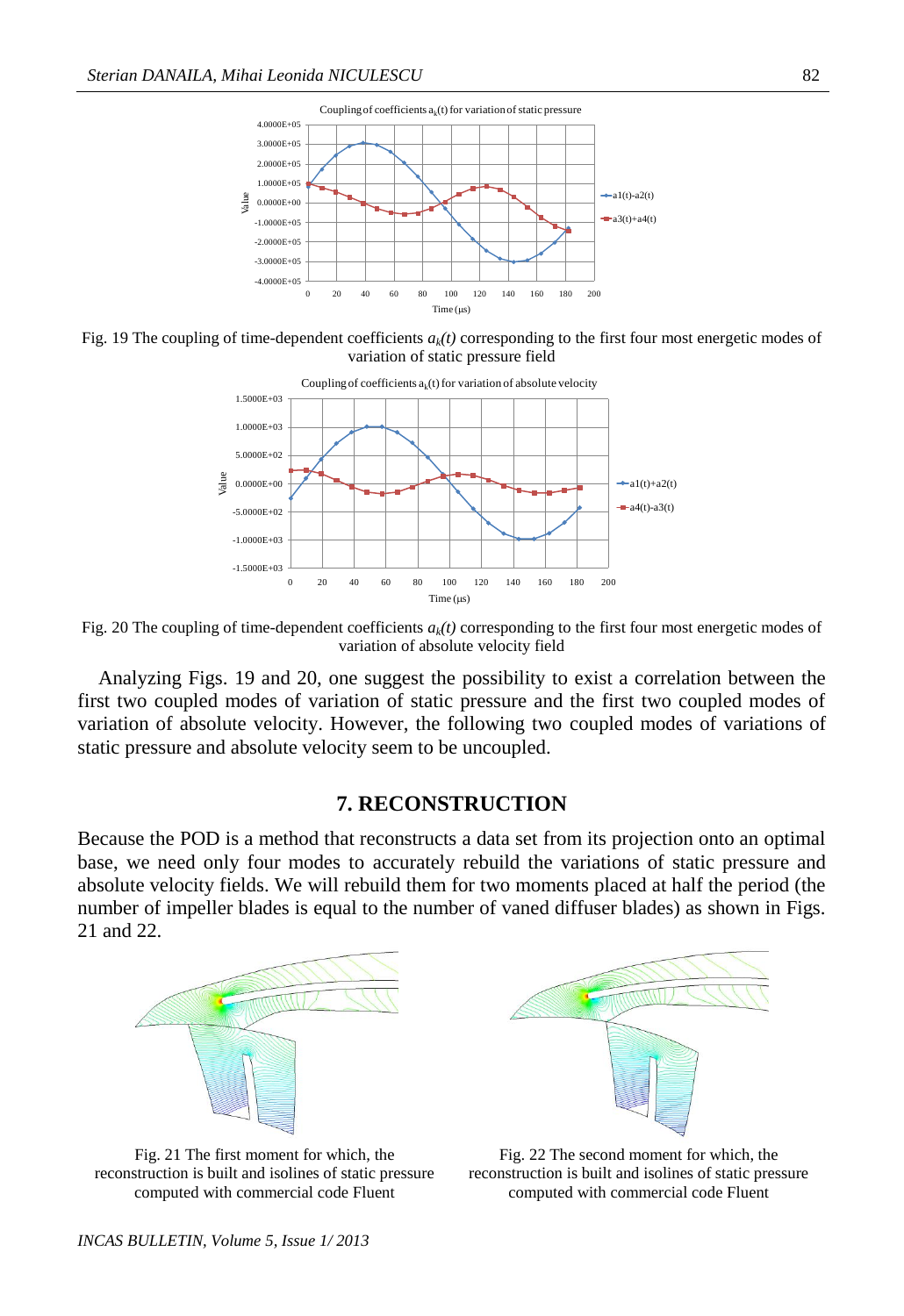





Fig. 24 Reconstruction of variation of static pressure field for first moment



Fig. 25 Reconstruction of variation of absolute velocity magnitude field for second moment



Fig. 26 Reconstruction of variation of static pressure field for second moment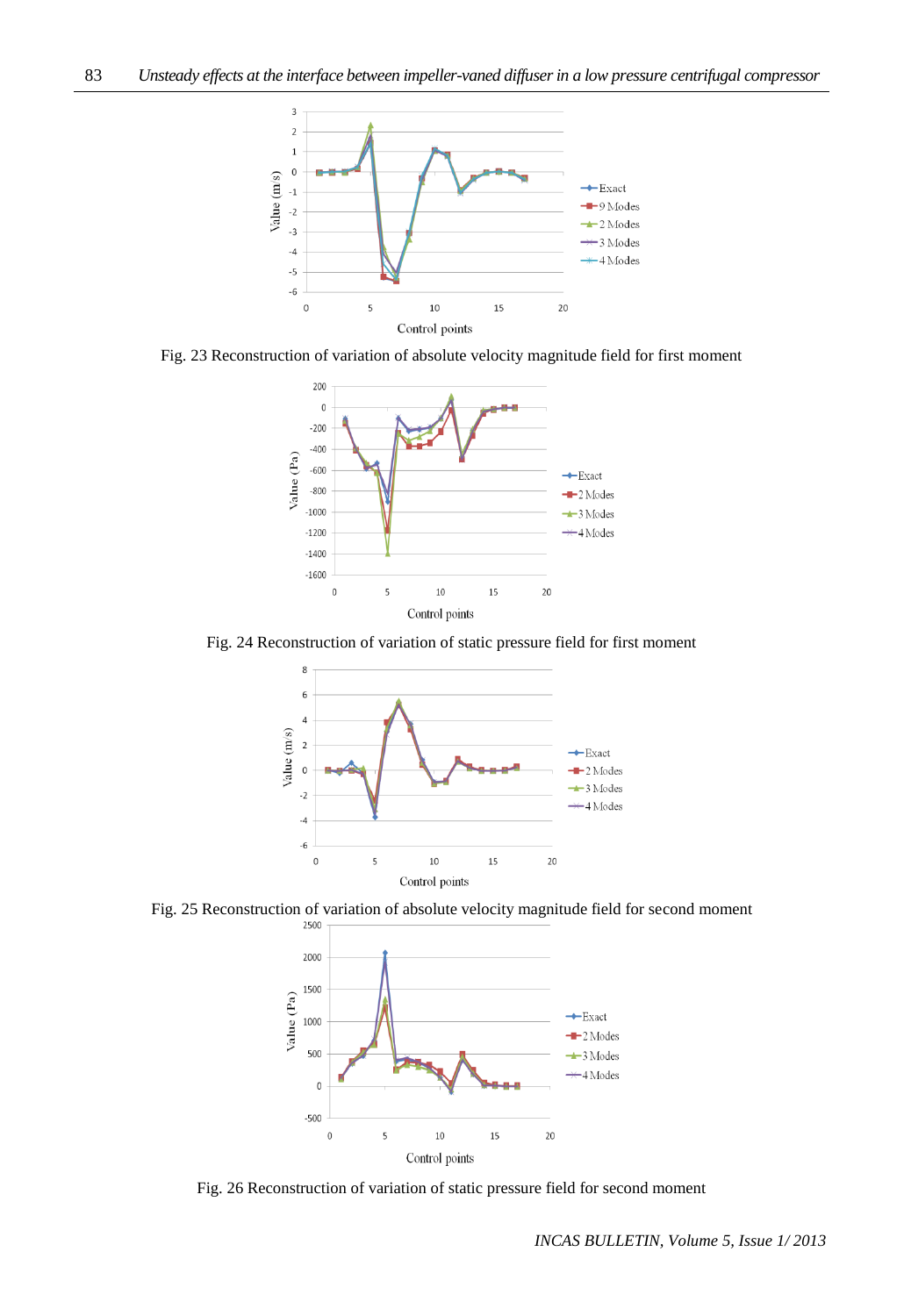Analyzing the Figs. 23-26, one observes that only four modes are enough to accurately reconstruct the variations of static pressure and absolute velocity magnitude fields. Furthermore, the points where the field variable  $u(x,t)$  has high absolute values are better reconstructed than the points with small absolute values because the data set is projected onto a basis that maximizes the energy content. In other words, points with high energy (information) are reconstructed more accurately than points with low energy.

As it follows, we will reconstruct the variations of static pressure and absolute velocity, in the section from the middle height of vaned diffuser, using all modes, the first two modes and modes three and four, as shown in Figs 27-38.



Fig. 27 Reconstruction of variation of static pressure field for first moment, using all modes (20)



Fig. 29 Reconstruction of variation of absolute velocity field for first moment, using all modes (20)



Fig. 31 Reconstruction of variation of static pressure field for first moment, using the first two modes



Fig. 28 Reconstruction of variation of static pressure field for second moment, using all modes (20)



Fig. 30 Reconstruction of variation of absolute velocity field for second moment, using all modes (20)



Fig. 32 Reconstruction of variation of static pressure field for second moment, using the first two modes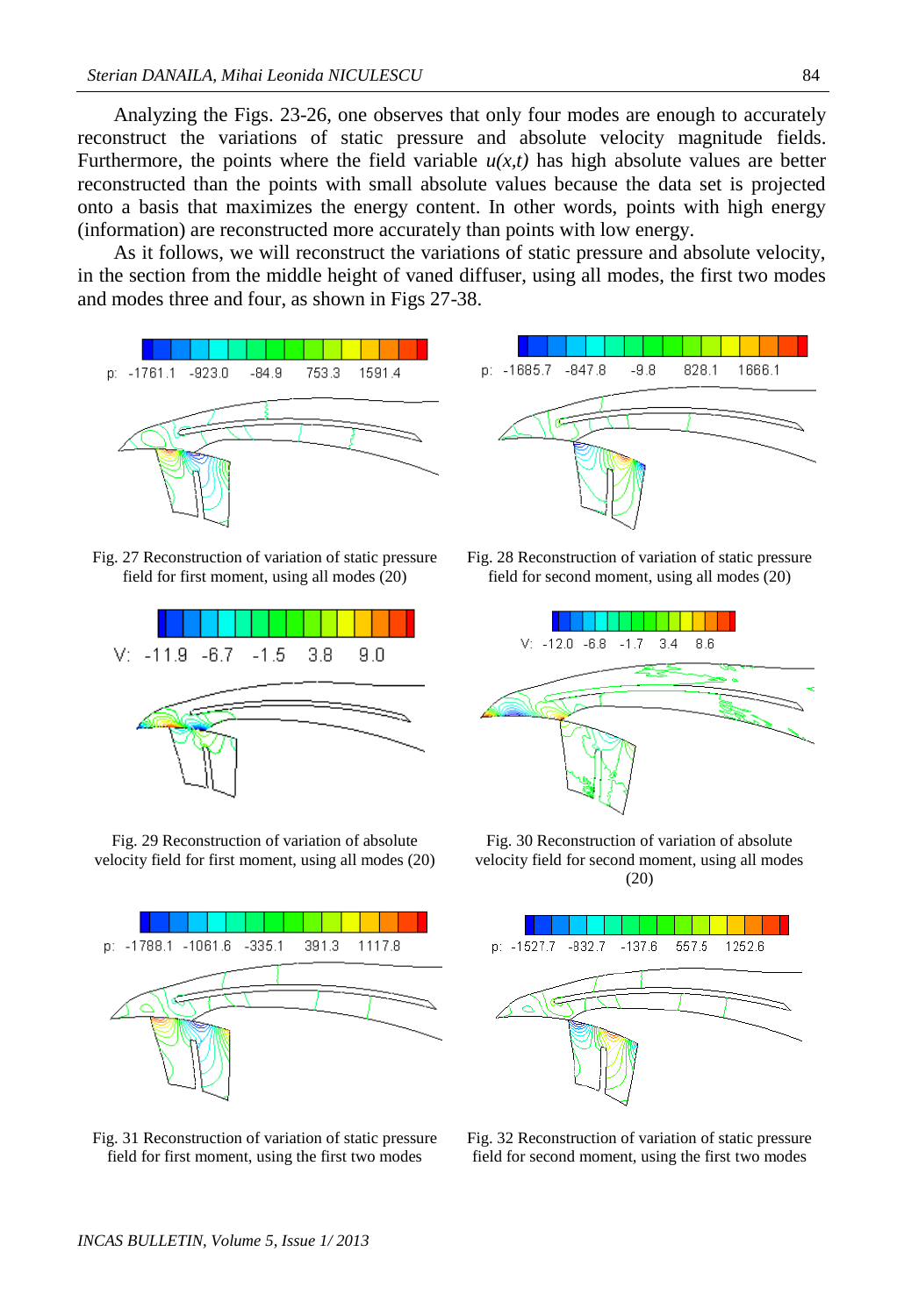

Fig. 33 Reconstruction of variation of absolute velocity field for first moment, using the first two modes



Fig. 35 Reconstruction of variation of static pressure field for first moment, using only modes 3 and 4



Fig. 37 Reconstruction of variation of absolute velocity field for first moment, using only modes 3 and 4



Fig. 34 Reconstruction of variation of absolute velocity field for second moment, using the first two modes



Fig. 36 Reconstruction of variation of static pressure field for second moment, using only modes 3 and 4



Fig. 38 Reconstruction of variation of absolute velocity field for second moment, using only modes 3 and 4

The reconstruction clearly shows that the pressure gradient has a secondary role in the absolute velocity field where rotational and Coriolis effects are dominants. According to Bernoulli equation, there is not any correlation between the first two coupled modes of static pressure variation and the first two coupled modes of absolute velocity variation although the coupled time coefficients  $a_k(t)$  suggested the possibility to exist a relationship between them.

#### **8. CONCLUSIONS**

Both Adamczyk and proper orthogonal decompositions have been successfully applied to the decomposition of fully three-dimensional static pressure and absolute velocity magnitude fields obtained from numerical simulations, using the commercial CFD code Fluent.

The Adamczyk decomposition clearly shows that the single circular arc vaned diffuser generates a huge jet-wake region and important pressure losses because the channel is highly divergent in the first part of vaned diffuser. In order to obtain better compressor performance it is necessary to renounce the circular arc vaned diffuser.